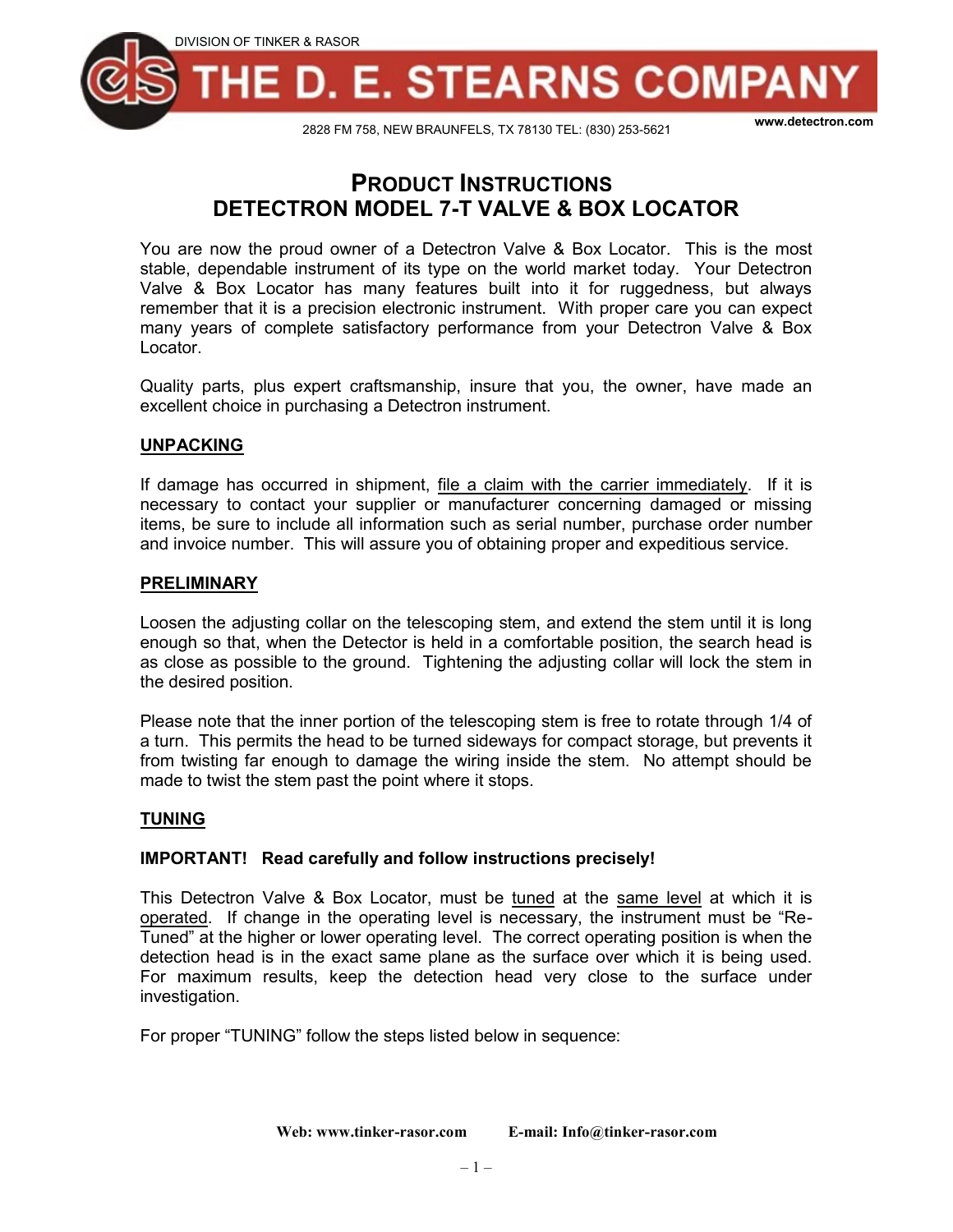

- 1. Turn instrument on.
- 2. Hold the instrument in the operating position, keeping in mind that the detection head should be close to the ground surface and maintained in this position throughout the tuning and operating of the Detector.
- 3. Turn the tuning knob (located below the meter) to the left until it stops, be careful not to force it.
- 4. Now turn the tuning knob to the right until you find a point where there is no tone coming from the loudspeaker and the meter reads "ZERO".
- 5. Continue turning the knob slowly to the right until the tone reappears and the meter needle responds.
- 6. Now carefully turn the tuning knob to the left very slowly until the tone just disappears and the meter reads "ZERO".
- 7. To check for proper tuning and maximum sensitivity, raise the instrument a few inches from the position in which you carried out Steps 1 through 6. If the tone sounds when the instrument is raised, it was properly tuned at the lower level and it can be assumed that maximum sensitivity has been obtained.

## **OPERATING PROCEDURES**

After completing the proper tuning your instrument is ready to use. The instrument is designed to afford the operator ease of handling at a comfortable walking position passing the detector head from side to side in front of the operator allows a rather wide area to be covered on a single pass. Provided the instrument is properly tuned, it will indicate metallic objects when the detecting head is passed directly over them. To pinpoint such an object, simply approach it from several directions and investigate in the center of the area over which you obtained the signal indications.

It is suggested that preliminary operation of the Detector be carried out over known metal objects of various sizes. This will help you to become familiar with the operation of the instrument and will greatly increase your ability to find objects whose locations are unknown. Trial operation will also increase your ability to tune the instrument to its maximum sensitivity, which is important when attempting to locate smaller metallic objects.

#### **SPECIAL OPERATING PROCEDURES**

There are many variations to the operation of your Valve & Box Locator, but basically they are alike. For instance, should you desire to operate your instrument over ground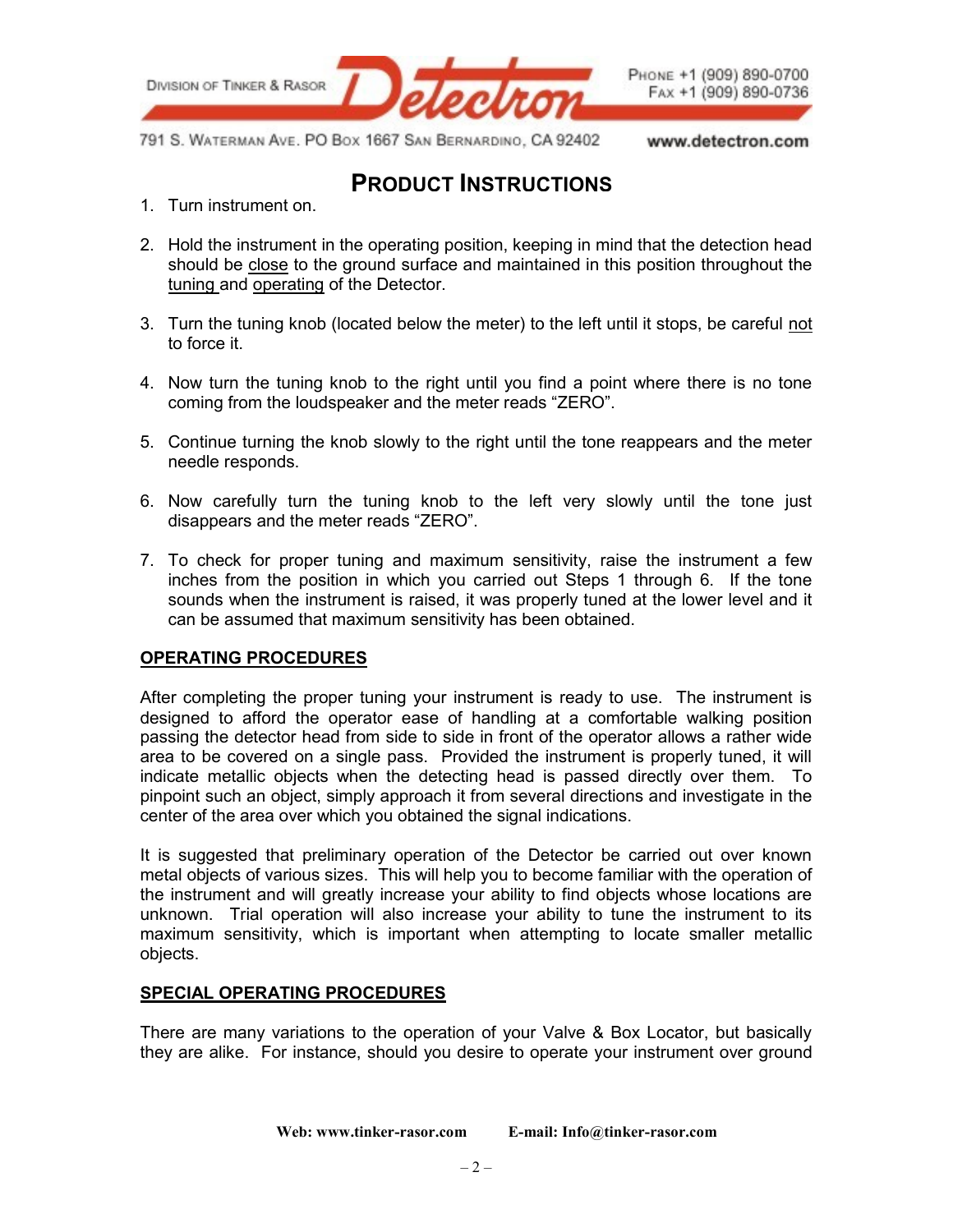

area that is highly mineralized, simply tune your Detector to be less sensitive. This can be accomplished by following Step 6 of the "TUNING" procedure, except turn the adjusting knob slightly further to the left.

For locating small iron objects, such as nails in a wall, we suggest you tune the instrument opposite from the tuning procedure as outlined under "TUNING" procedures. For reverse tuning, turn the tuning knob exactly opposite; that is where it states "turn to the left", turn to the right, etc..

The Detectron Valve & Box Locator is extremely easy to operate and after a brief practice, you will be capable of obtaining excellent results.

#### **DETECTION HEAD**

The detection head is waterproof and can be submerged in fresh water up to the adjusting collar on the telescoping stem. Care should be taken to keep the rest of the instrument dry, as the detection head is the only portion of the instrument that has been waterproofed.

### **BATTERIES**

The batteries can be tested by sliding the power switch to "Battery Test". The batteries should be replaced when the meter needle falls within the "Replace Battery" area. Since old batteries often give a high reading for a minute or so, the instrument should be turned on for about two minutes for accurate battery testing.

To replace the batteries, remove the four screws (two on each side) in the instrument housing, remove the top half and replace the three size "AA" batteries in the bottom half. Be sure batteries are replaced in the correct position. With the + battery terminal nearest the end of the battery holder marked +. For best results use batteries rated for transistor radio service, such as M15R, 1015, VS-334 or equivalent.

Batteries should always removed when the instrument is to be stored for a long period of time.

Always check to be sure the power switch has been turned off when the instrument is not in use.

## **EARPHONE**

Plugging the earphone into he jacked marked "Phone" will automatically disconnect the built-in loudspeaker.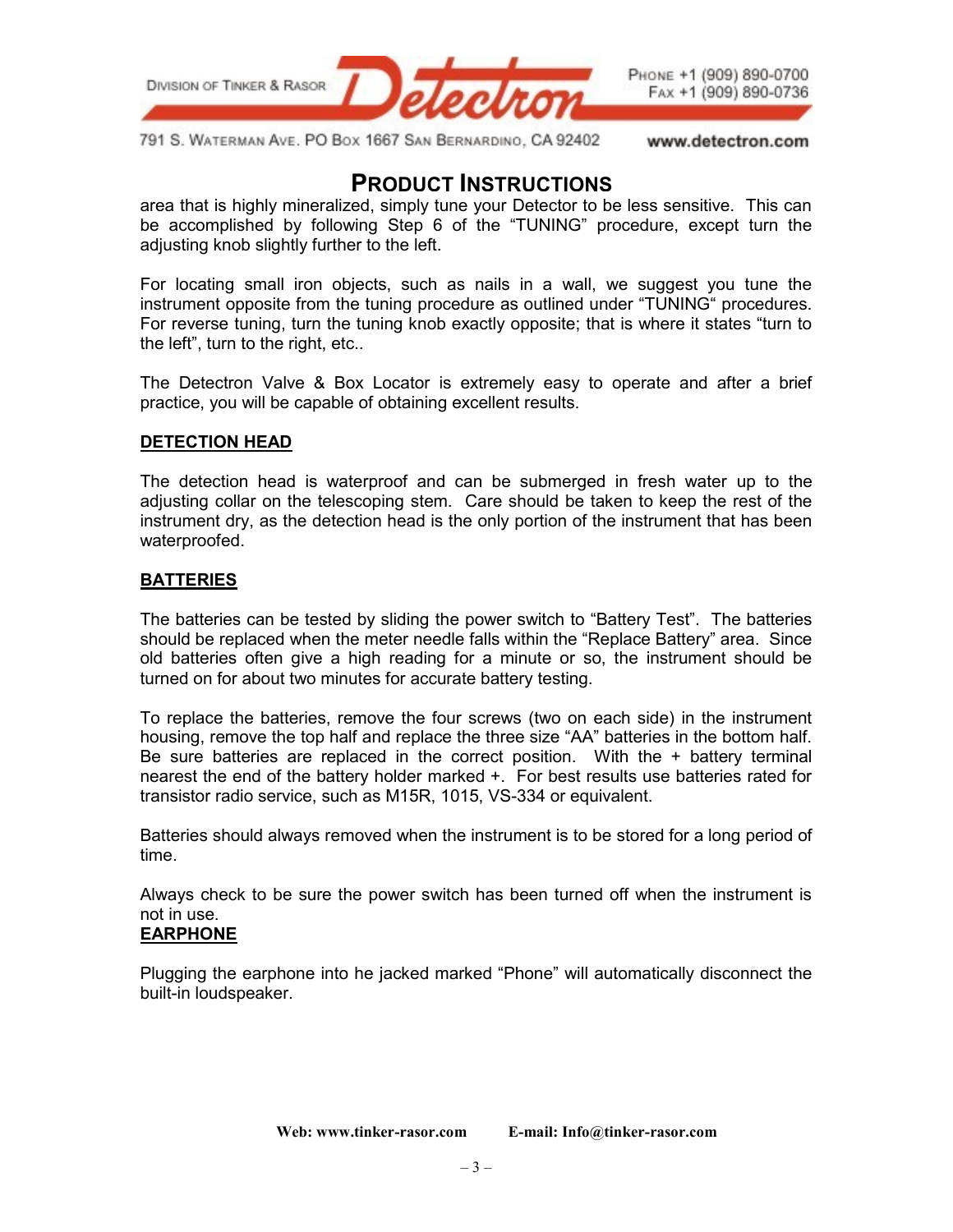

### **Minor Trouble Shooting**

#### **Characteristics Defect**

- 1. Wide null, 3 or more turns of adjusting The Meak batteries knob. B. Set out of adjustment
- 
- 3. Poor signal response over known metal A. Weak batteries object. The contract of the contract of the B. Improperly tuned
- 

- 
- (See Alignment Procedure)
- 2. No "NULL" A. Weak batteries
	- B. Set out of adjustment (See Alignment Procedure)
	-
	- (See Tuning Procedures)
- 4. No signal A. Weak batteries
	- B. Broken battery leads
	- C. "Open" circuitry
	- D. Faulty earphone

#### **ALIGNMENT PROCEDURE**

Indication of need of alignment would be the inability to obtain a null with the tuning control. (New batteries should be tried first, since weak batteries may have the same effect). NOTE: Alignment should normally be done at the factory, and improper field alignment will void the warranty.

Extend the telescoping stem to its normal operating g length, and tilt the detection head to its normal operating position. Remove the four screws (two on each side) in the instrument housing and lift off the top half. Support the Detector in a position where the detection head will be clear of all metal objects.

- 1. Turn unit on
- 2. Turn the tuning knob to the left until it begins to tighten (do not force), and then turn it back to the right exactly one-half turn.
- 3. With a small screwdriver, turn the screw on the trimmer capacitor on the printed circuit board to the right until it tightens (do not force).
- 4. Now turn the screw on the trimmer to the left until the tone from the loudspeaker disappears. Continue turning very slowly to the left until the tone just reappears. The unit will now be properly aligned.